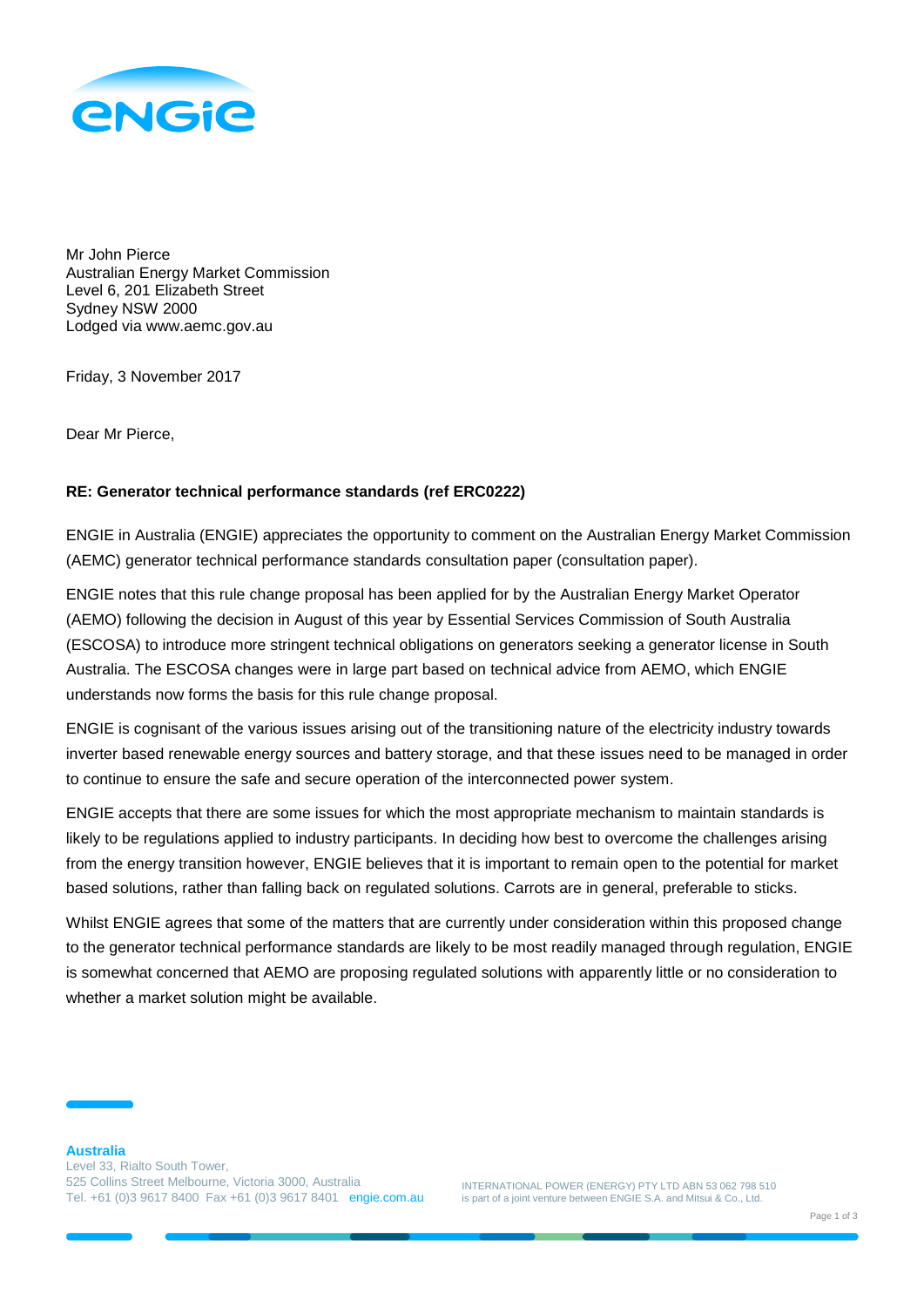

As well as a general concern that options for competitive solutions seem not to be coming into consideration, ENGIE is also concerned that not only are more onerous technical standards being proposed in a number of areas, but the existing framework for negotiated outcomes is under threat, with AEMO seeking to force all outcomes towards the more onerous automatic access level.

Engie notes that section 2.2.6 of the consultation paper identifies that the current arrangements in the National Electricity Rules (NER) require that a negotiated access standard, among other things, must not adversely affect power system security, must not adversely affect the quality of supply for other network users, and must meet specific requirements set out in the NER. This provides a number of safeguards that would appear to provide AEMO and the network service providers' with sufficient means to ensure that a negotiated access standard does not have a detrimental impact on the power system.

The rule change proposal from AEMO notes that although there are overarching principles in the NER to guide negotiation, some of the specific technical provisions in chapter 5 of the NER have introduced specific guidance criteria that AEMO claim, have led to inconsistencies and ambiguity. Rather than address the specific issues in the relevant clauses however, AEMO have proposed to effectively throw away the negotiating framework and drive all outcomes to the more onerous automatic standard.

The option of simply driving all negotiations to the most stringent 'gold plating' level will introduce more costs without carrying out an assessment of whether this additional expenditure is justified in the specific circumstances. This will inevitably lead to higher customer costs which could be avoided through more targeted and nuanced negotiation.

Rather than throw away the negotiation framework in order to deal with a few specific issues created in particular clauses, ENGIE suggests that the specific issues themselves should be resolved to address any ambiguity. To do as AEMO have proposed would effectively render the negotiated framework redundant, and this is something that ENGIE would strongly oppose.

In regard to the specific technical changes proposed, ENGIE is concerned that in general, the proposed standards are onerous and will impose high cost on generating systems which in many cases, may not be necessary. Two particular examples are included below.

## **Voltage control**

The proposal to require all generators to have facilities to regulate voltage regardless of connection point voltage issues is, in ENGIE's view, unnecessarily onerous. Given that voltage control is a very locational issue, and that AEMO should be able to forecast potential issues with voltage control at certain locations, ENGIE would prefer to see provision of reactive power capability remain as an outworking of the negotiation process. In other words, where there are specific locational requirements, either current or forecast, AEMO would then have the opportunity to negotiate to have any generators at that location include reactive power capability.

ENGIE further suggests that voltage control is a technical requirement that may be well suited to a market approach, which could be incorporated into the ancillary service framework.

## **Multiple low voltage disturbance ride-through**